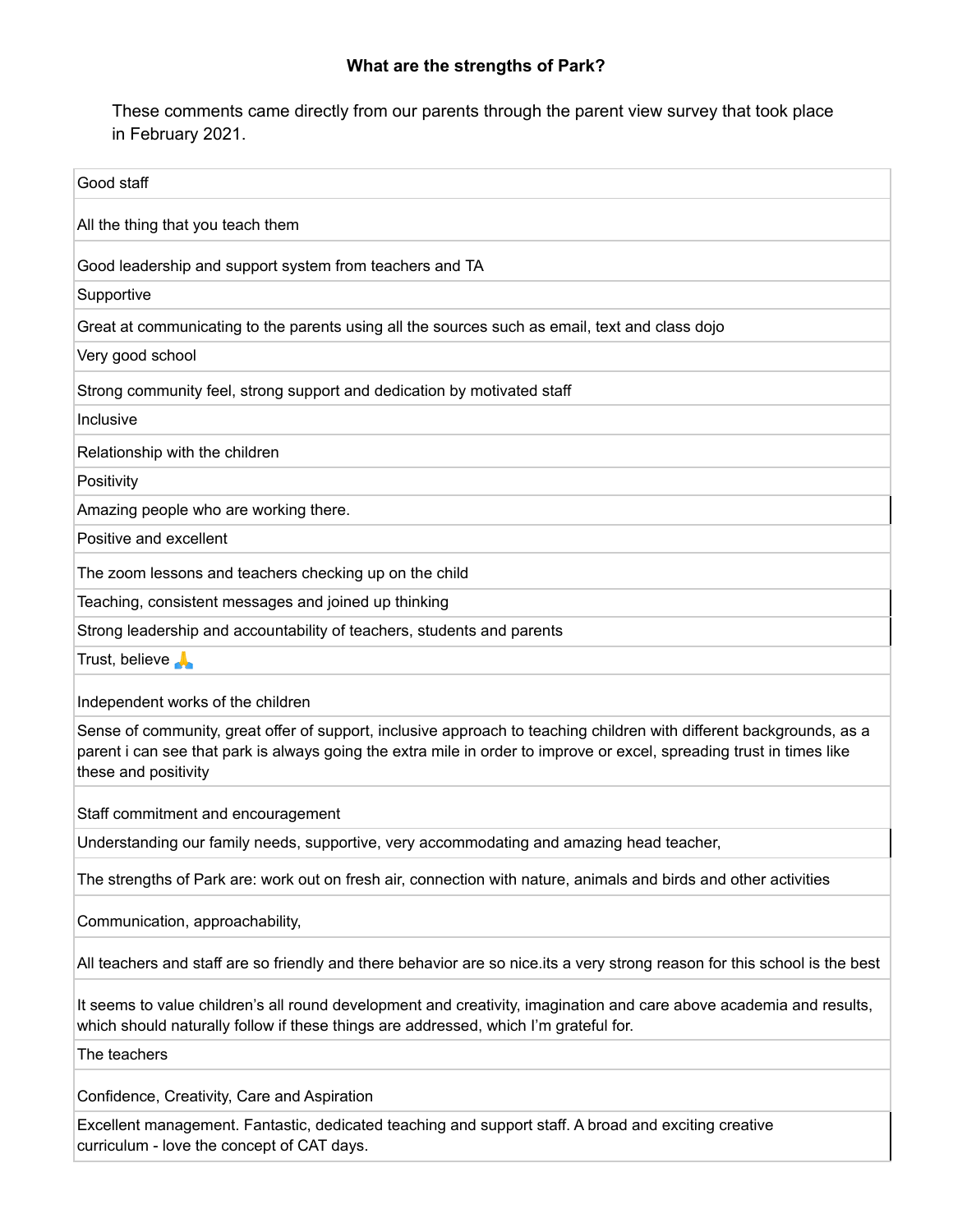Care for others and Learn to be Creative and Achieve your Aspirations.

Learning and the individuality the kids get

in a good team of teachers and educators who love their job

Commitment and responsibility at all times

The whole staff and management

Always there for you

You have a very good Team .

They try their best to help our children in achieving the most out of their learning at this school.

Listening to the children

The fabulous teachers.

Leadership, Creativity, efficiency

Tolerance, community, care, respect.

Providing a supportive, nurturing and fun environment where kids are excited to discover and learn new things and develop creative and relationship-building skills.

Very good teaching staff and extra support my daughter needs during the lockdown period.

Kind caring teachers whom my son likes and appreciates

**Community** 

Unity

Always helpful

The strengths are care, creativity, confidence.

Fun, supportive learning environment for children. Listens to parents and good communication

Good teachers

Being united with the staff, parents and pupils

Equality and respect each other

Strong leadership and varied curriculum

Park is supporting and appreciate people's efforts.

Making the children feel supported as well as parents.

Patient, enthusiastic teaching staff, support staff and great leadership.

Working together

Giving important information about events.

Big effort, variety of subjects and methods. They are friendly, supportive environment and children are happy.

Friendly

Approachable staff, especially head teacher. I love that Ms Ttoffali is in the playground regularly during drop off and pick up time, and that she knows all the children's names.

The head, her leadership and team of SLT. Also the staff as a whole. Thank you

Brilliant leadership. A headteacher who truly loves and cares for the children and always makes herself available to all the parents and carers.